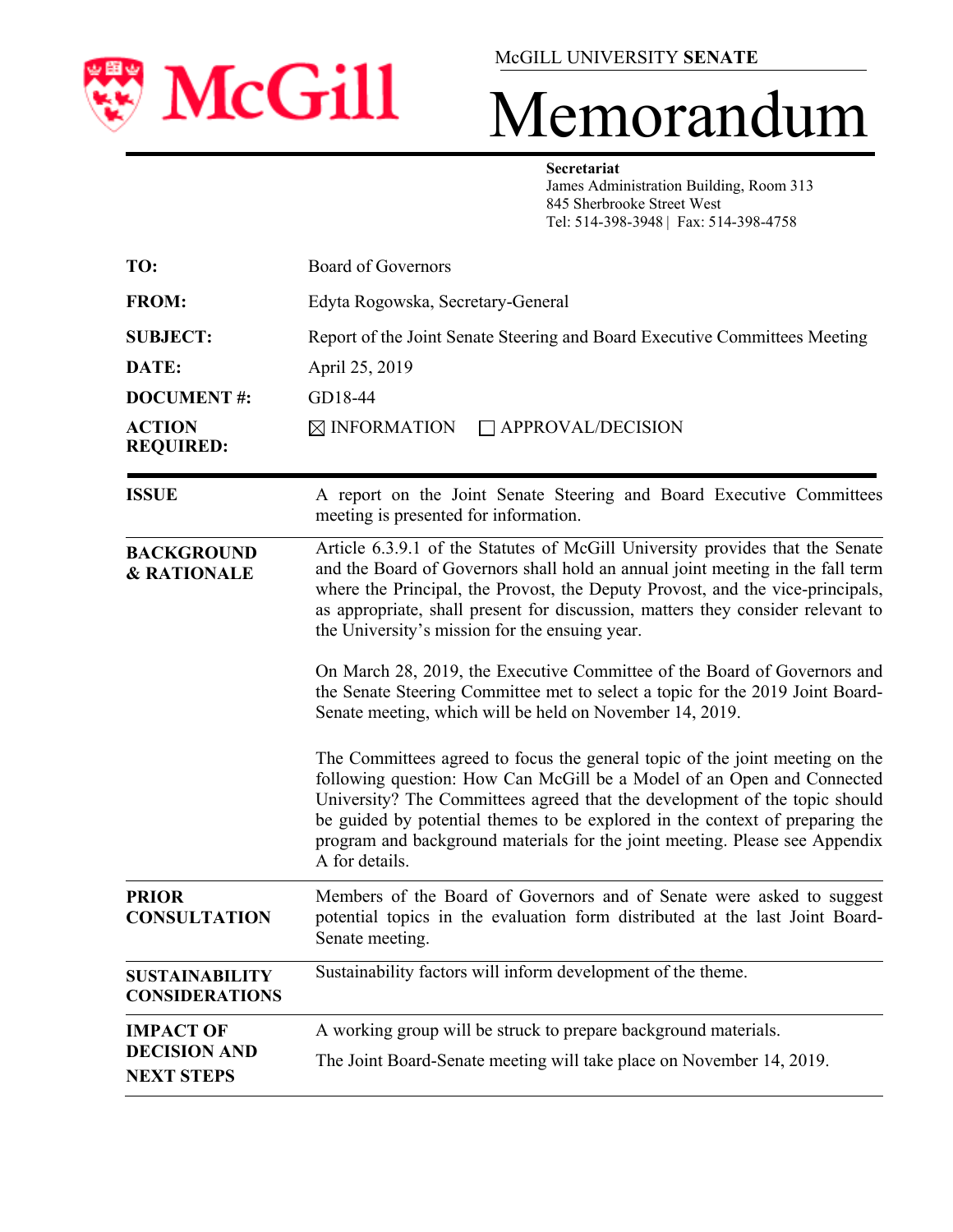| <b>MOTION OR</b><br><b>RESOLUTION</b><br><b>FOR APPROVAL</b> | This item is presented for information.                                                                     |
|--------------------------------------------------------------|-------------------------------------------------------------------------------------------------------------|
| <b>APPENDICES</b>                                            | Appendix A: Report of the Joint Senate Steering and Board Executive<br>Committees Meeting of March 28, 2019 |